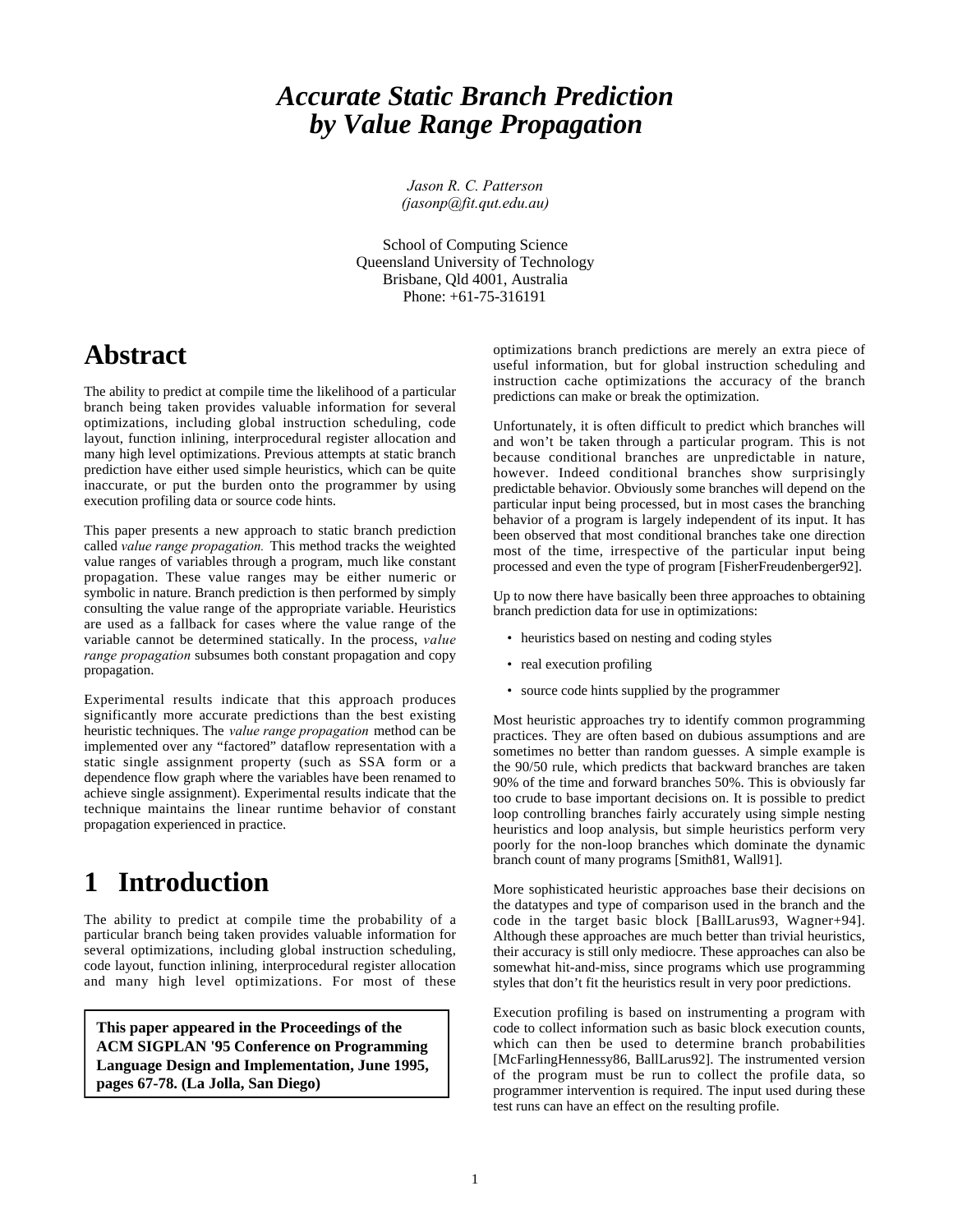As you would expect, execution profiling is much more accurate than heuristics, usually within a few percent of the common case runtime behavior for most branches [FisherFreudenberger92]. However, it is not perfect. Unfortunately researchers often use the same input for obtaining the profile and measuring the effectiveness of optimizations based on it. This gives an unrealistically good picture of the situation, since in practice a program is optimized based on a small number of profile runs, then run with many different input sets. This different input data causes the profile to be a less-than-perfect match to the input. Despite this, execution profiling is still easily the most accurate method for obtaining branch prediction data.

There is, of course, a serious weakness to execution profiling - it is too inconvenient for all but the most performance aware programmers to "bother doing". This is unfortunate, because profiling can help identify higher level performance problems as well. Sadly it is the case that many programmers don't even bother identifying performance critical routines, let alone tuning their code for better performance. Another problem with execution profiling is that it is not practical for some pieces of code, such as parts of an operating system kernel.

The final method of obtaining branch predictions is through source code hints. Approaches based on programmer supplied hints are both inconvenient and potentially inaccurate. They do, however, provide a way to handle certain difficult situations where neither compile time prediction nor execution profiling are adequate. Like the "reqister" declarations in the C language, such hints are indicative of a lack of suitable compiler technology more than anything else.

Clearly, it would be nice to be able to predict branching behavior as accurately as execution profiling does, but without requiring any programmer intervention. This paper describes a new approach to static branch prediction which moves towards this objective. The technique is called *value range propagation*. It uses the mechanism of constant propagation [WegmanZadeck91] and some of the ideas from range analysis [Harrison77].

*Value range propagation* extends standard constant propagation to track the weighted value ranges of variables in a program. These value ranges may be either numeric or symbolic in nature. Branch predictions are then made based on these value ranges. In the process, *value range propagation* subsumes both constant propagation and copy propagation.

# **2 Related Work**

Constant propagation is a well-understood problem whose goal is to identify expressions that are constant for every possible execution of a program and can therefore be evaluated at compile time rather than runtime [Kildall73]. This is a simple forward dataflow problem - information about the "constantness" of expressions is simply propagated around the control flow graph until a fixed point is reached.

There is a strong similarity between constant propagation and our objective. Instead of finding the expressions which are constant, we want to determine the weighted range of values an expression can have during the execution of a program. Branches based on this variable can then be accurately predicted simply by examining this weighted value range.

The technique outlined in this paper uses the mechanism of constant propagation with conditional branches developed by Mark Wegman and Ken Zadeck [WegmanZadeck91]. Their approach uses the *static single assignment* (SSA) representation, which was originally developed as a dataflow representation geared towards propagating values through a program. It therefore provides an ideal platform for this kind of analysis. Using SSA form, constant propagation can be performed in essentially linear time.

In SSA form every variable has only one assignment, and therefore each use has a single definition. In essence, the def-use chains (called SSA edges) become a one-to-many rather than a many-to-many relationship. For a detailed description of the SSA representation see [Cytron+91]. The transformation into SSA form involves two steps. In the first step special assignment operations called *ø-functions* are inserted at joins in the program where alternative versions of a variable meet. These ø-functions occur at the entrance to basic blocks, and have the form:

$$
a = \mathfrak{o}(b, c, \ldots)
$$

The meaning of this is that if control reaches this block via the first in-edge, *a* is assigned the value of *b*, if via the second inedge, *a* is assigned the value of *c*, and so on. In the second step the variables are renamed so that each assignment to a particular variable has a unique name. This achieves the "static single assignment" property - each variable now has a single definition point (either in a real assignment or in a ø-function).

Although this paper describes the *value range propagation* method using the SSA form and it's associated terminology, it can be implemented using any "factored" dataflow representation with a static single assignment property. In fact, my actual implementation uses a dependence flow graph [JohnsonPingali93] where the variables have been renamed to achieve single assignment.

# **3 Algorithm Overview**

## *3.1 Objective*

The objective of any branch prediction algorithm is to determine the likelihood of taking each conditional branch in a program. Most heuristic methods simply mark each branch as either "taken" or "not-taken". This is useful but not ideal. What we would really like to know is the *probability* of a branch being taken. This is what *value range propagation* produces - the out-edges of each conditional branch are marked with probabilities ranging from 0 (never taken) to 1 (always taken). Using probabilities rather than a simple yes or no answer lets us accurately assess a series of branches to determine the degree of speculation involved in moving a particular instruction (in global instruction scheduling), or the likelihood of executing a particular basic block (for cache optimizations).

### *3.2 Propagation Terminology*

The heart of the *value range propagation* method is the propagation of the weighted range of values each expression can have around the control flow graph until a fixed point is reached. In formal terms, the objective of any propagation algorithm is to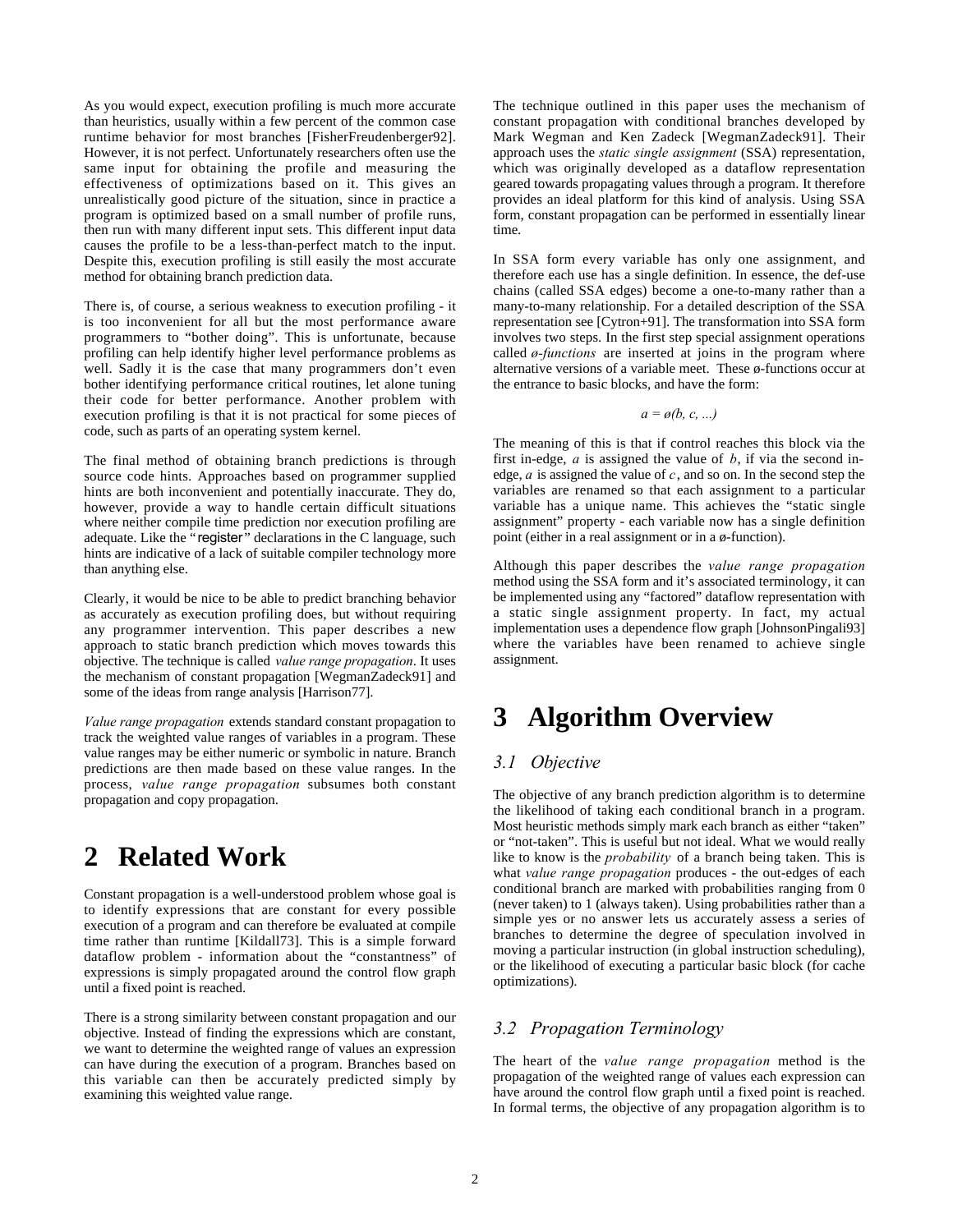determine an *output assignment* for each variable in a program. These output assignments represent some knowledge about the value of each variable, and are normally described in terms of a multi-level *lattice* of possible values. The highest level in this lattice is *top* (T), which represents an as yet undetermined value. Below this are the levels which represent some known property of the variable. Finally, the lowest level is  $bottom$  ( $\perp$ ), which indicates that the variable contains a value that cannot be predicted at compile time.

Propagation algorithms start with the optimistic assignment of T for each variable, and proceed by lowering the assignments (in terms of the lattice) as more information is gathered about the program. Eventually a fixed point is reached and the process terminates. At this point no T assignments will remain, so each variable will either have some information assigned to it, or will be undefined (⊥). Information is gathered about particular variables by symbolically executing program statements and applying the meet operator ( $\cap$ ) at joins in the program (øfunctions). The meet operation must be defined such that the result is never higher than the operands, otherwise the algorithm might never terminate.

## *3.3 Value Range Propagation*

In standard constant propagation there is only one middle level (*constant*), and the rules for expression evaluation and meet operations are very simple (Figure 1). If a variable has a constant as its output assignment after propagation, the variable will hold this constant value for all possible executions of the program. Although this is useful for constant folding and determining reachable code, this information is of no use for branch prediction.



Figure 1. The standard constant propagation lattice.

In order to predict what proportion of the time a branch will be taken, we really need to know what is in the variable that the branch is based on. Not only do we need to know the values that might be in the variable, but also how often each value actually occurs at runtime. Take a moment to consider the code segment below (Figure 2). For fun, work out how often block A is executed.

for (x
$$
\angle 4\angle 40
$$
; x $\angle 400$ ; x $\angle 400$ ;  
\n $\angle 40000$   
\nif (x > 7) { y = 1; }  
\nelse { y = x; }  
\nif (y == 1) { ... Block A ... }

Figure 2. A simple example.

To the human reader it is obvious that block A is executed 30% of the time. Subconsciously you probably used the following logic in coming to this decision:

- x is evenly distributed across the values 0-9
- the test  $x > 7$  will succeed 20% of the time
- if the test succeeds *y* will have the value 1
- if the test fails *y* has a 1-in-8 (12.5%) chance of having the value 1
- after the test *y* has a  $(0.2 \times 1 + 0.8 \times 0.125) = 30\%$  chance of having the value 1

The *value range propagation* method uses exactly this kind of logic to determine branch probabilities. As with standard constant propagation, a simple worklist algorithm is used as the mechanism for forward dataflow analysis. Two working lists are maintained: the *FlowWorkList*, which is a worklist of control flow graph edges, and the *SSAWorkList*, which is a worklist of SSA edges (def-use chains).

The major differences between *value range propagation* and standard constant propagation are:

- value ranges are propagated rather than constants
- the rules for expression and ø-function evaluation are somewhat more complicated
- loop carried expressions are detected and handled specially (so that we don't actually execute the loops!)
- each control flow graph edge has a probability associated with it rather than an *is-executed* flag

The algorithm proceeds as follows:

- 1 Initialize the FlowWorkList to contain the out-edges from the start node, the SSAWorkList to be empty, all probabilities to be 0, and all ranges to be T. Mark the out-edges of the start node with a probability of 1 (ie: 100%).
- 2 If both working lists are empty, terminate. Otherwise extract the next item from one of the lists. Execution can proceed by processing items from either list, but experience has shown that preferring to select from the FlowWorkList tends to cause information to be gathered more quickly and therefore reduces the running time of the algorithm.
- 3 If the item is a control flow graph edge, visit the target node. If this node has never been visited before, evaluate every expression in the node, otherwise evaluate only the øfunctions. For each expression, if the new result (value range) differs from the old result for that expression (SSA variable), add the SSA edges starting at that expression to the SSAWorkList.
- 4 If the item is a ø-function, and one or more of the node's inedges are back edges (as identified by a depth first traversal from the start node), then there is a loop in the SSA edge chain starting at this ø-function. In other words, this is a *loop carried* variable. Attempt to *derive* its value range. Loop carried variable derivation is described later in this paper. If derivation succeeds, mark the expression as derived (derived expressions are not to be re-evaluated). If derivation fails,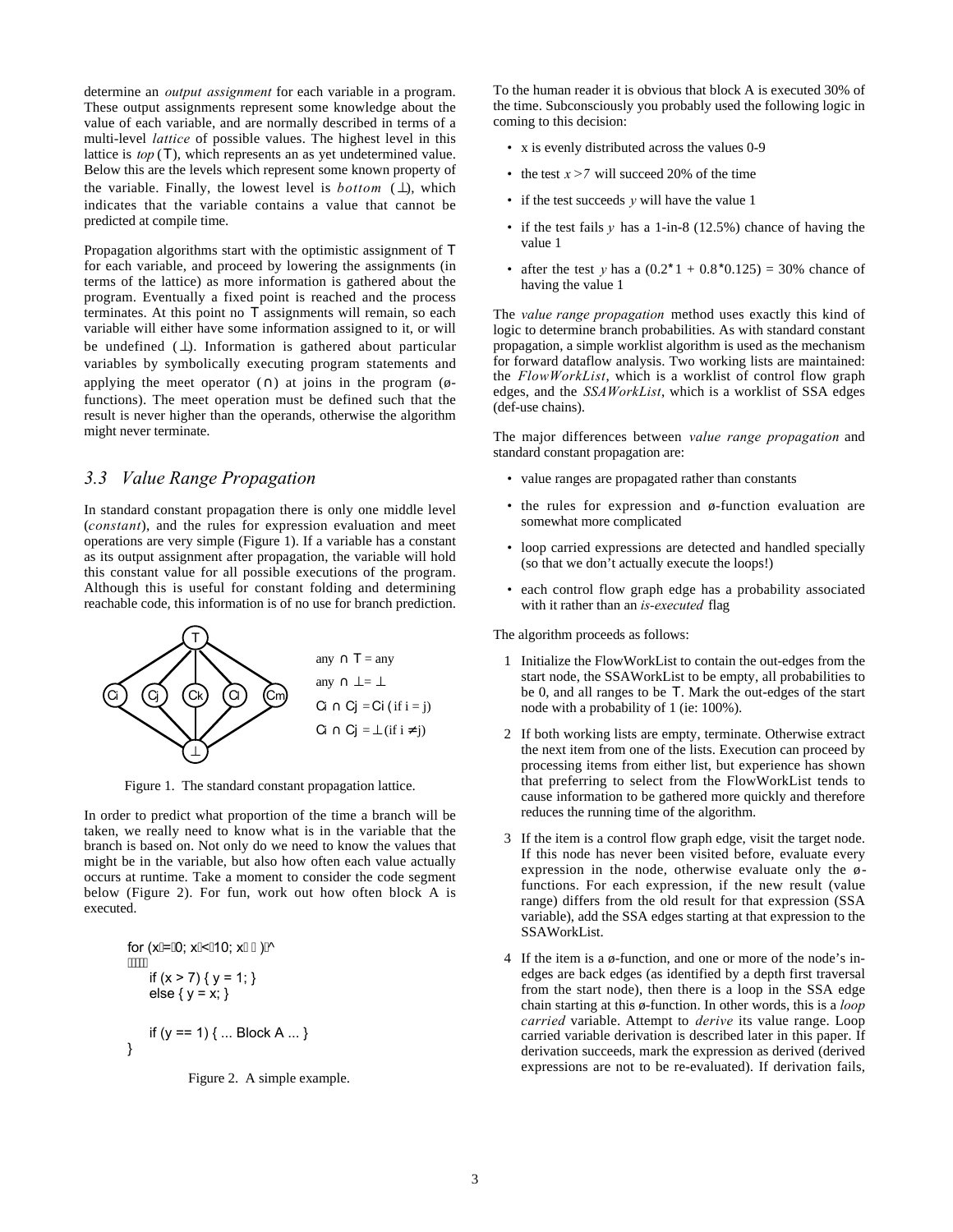mark it as impossible to derive, so that derivation will not be re-invoked for it.

- 5 If the item is a ø-function which has not been marked as derived, and the probability of executing any of the in-edges to this node is non-zero, evaluate that ø-function. The evaluation of a ø-function is simply the merging of the appropriate ranges according to the current branch probabilities for each in-edge<sup>1</sup>. If the new result differs from the old result for that ø-function, add the SSA edges starting at that ø-function to the SSAWorkList.
- 6 If the item is an expression which has not been marked as derived, and the probability of executing any of the in-edges to this node is non-zero, evaluate the expression. If the new result differs from the old result for that expression, add the SSA edges starting at that expression to the SSAWorkList.
- 7 If the item is a conditional branch instruction which has not been marked as derived, then determine the probability of taking the branch by examining the relevant variable's value range. If the new probability differs from the old probability for this branch, mark the out-edges with the new probabilities and add any changed out-edges to the FlowWorkList.
- 8 Goto 2.

## *3.4 Range Representation*

Choosing a flexible but efficient representation for the value range of a variable is a difficult but critical part of implementing the *value range propagation* algorithm. An ideal representation would provide a space efficient encoding for common cases such as single values, evenly distributed ranges and arithmetic sequences, whilst simultaneously allowing the flexibility to represent less common ranges such as geometric sequences and unusual sequences such as prime numbers. To make things even more complex, many ranges can only be specified relative to others, eg: *"x* is greater than  $y+2$ ". Such symbolic ranges must also be handled efficiently.

At one extreme, it is possible to use a completely general symbolic representation for range information. This may be appropriate for formal program verification systems, but it would be far too inefficient for practical use in a compiler. Using too simplistic a representation, on the other hand, yields results not much better than constant propagation. Obviously a tradeoff between accuracy and efficiency is necessary.

From a practical point of view, value range analysis is probably of most use in tracking the arithmetic sequences of loop control variables, dense ranges, and constants of various types. In the method described by this paper, the value contained by a particular variable is represented by a set of weighted ranges where the total range is the union of all the individual ranges. Each individual range is defined by:

- a probability a lower bound
- an upper bound a stride (arithmetic step size)

An even distribution is assumed within each range, so uneven distributions must be represented by multiple ranges. The notation used in this paper to describe a set of ranges is as follows:

### *{ P[L:U:S], ... }*

In this notation *P* represents the probability of the particular range applying at runtime, *L* and *U* give the lower and upper bounds of the range, and *S* is the stride.

In addition to ranges between numeric lower and upper bounds with numeric strides, it is also necessary to handle common cases of symbolic ranges to achieve high levels of accuracy in branch predictions. This can be achieved by simply allowing each "number" in a range definition to be defined as:

### *SSA Variable operator Constant*

For numeric values the variable component is  $NULL^2$ , and for purely symbolic values the constant component is +0. This representation allows the simple case of values defined relative to a single variable to be handled (eg:  $x+2$ ), but not values which represent potentially complex operations between multiple variables (eg:  $x+y$ ). As a result, range operations and comparisons are kept simple. Although this only allows meaningful operations and comparisons between variables which share a single common "ancestor", it achieves most of the practical benefits of symbolic analysis without having to implement a full-blown theorem tester to determine relationships between ranges.

As mentioned above, each variable is represented by a *set* of ranges. In order to eliminate the possibility of a single variable's set of ranges growing indefinitely, it is necessary to place an upper limit on the number of ranges used. In other words, a "give-up" point needs to be identified. In practice a relatively small number of ranges is adequate, normally no more than four for programs with "normal" control flow. Using four ranges per variable allows us to handle merges from up to two levels of conditional branching without losing accuracy.

## *3.5 Range Operations*

The method described in this paper propagates information about the value ranges of variables through a program in the same way that constants are propagated in traditional constant propagation. As a result, it is necessary to extend the expression evaluation mechanism of constant propagation to handle value ranges. For example, the optimizer must be able to evaluate expressions such as:

|     | $\{ 0.7[32:256:1], 0.3[3:21:3] \}$ |
|-----|------------------------------------|
|     | $\{ 0.6[16:100:4], 0.4[8:8:0] \}$  |
| $=$ | { 0.42[48:356:1], 0.28[40:264:1]   |
|     | $0.18[19:121:1]$ , $0.12[11:29:3]$ |

Implementing these range operations is relatively straightforward. Efficiency is important here because unlike constant propagation, expressions may need to be re-evaluated many times before a fixed point is reached. If expressions become very large, applying a technique such as Reif and Lewis's tree representations

<sup>1</sup> The probability of an in-edge from an unconditional branch (or fall through) is the sum of the probabilities of the in-edges of the first node with equivalent control dependencies to the node which ends with the unconditional branch (ie: the earliest node which dominates it and which it postdominates). In other words, the sum of the probabilities of the edges which lead to the node being executed.

<sup>&</sup>lt;sup>2</sup> By NULL I mean whatever the null concept for the representation being used is. In my implementation, for example, it is virtual register 0.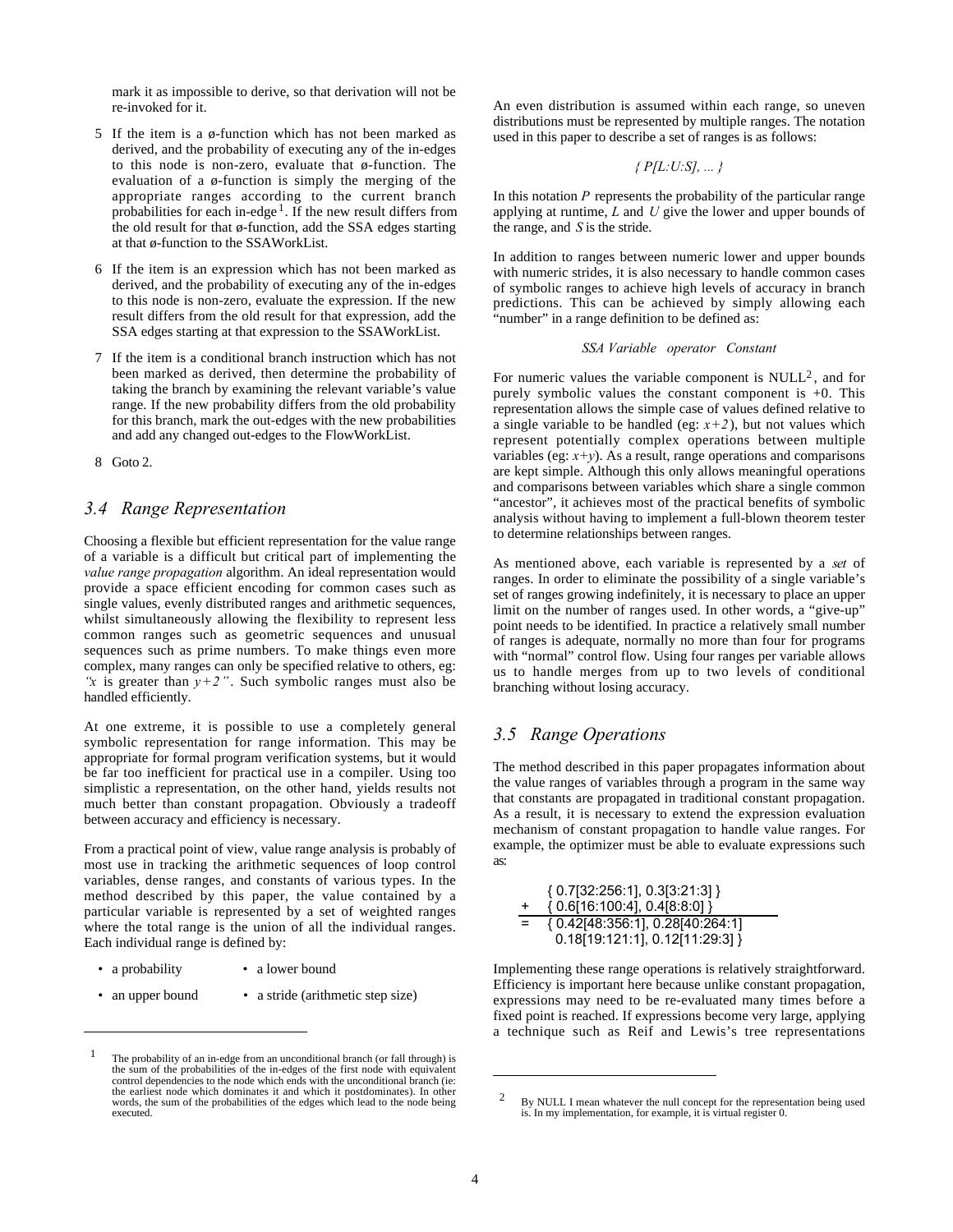[ReifLewis77] may be useful to avoid redundant re-computations. Unfortunately this technique implies a significant memory overhead, so practical uses are limited to very high-cost expressions.

The observant reader might have noticed that the above example actually *loses* information. Consider the calculation of 0.3[3:21:3] + 0.6[16:100:4]. The result shown above is 0.18[19:121:1], which represents any number from 19 to 121. In reality, however, there is no combination of a number from the range 0.3[3:21:3] and a number from the range 0.6[16:100:4] that will total 20. This indicates a limitation of our range representation - achieving more accuracy in this example would require either a more sophisticated range representation or a very large number of very small ranges. Although this loss of accuracy leads to less accurate branch predictions, providing additional accuracy would greatly increase the running time of the algorithm.

Some range operations are problematic for other reasons. Load operations, for example, typically result in a range of  $\perp$  unless detailed alias analysis information is available. As a result, conditional branches based on a value loaded from memory often cannot be predicted using *value range propagation*. Instead, heuristics similar to those in [BallLarus93] must be used. Depending on the quality of the alias analysis being performed and the type of program being optimized, this might occur anywhere from 10% to 90% of the time. To determine probabilities rather than simple "taken" or "not taken" predictions the heuristics must be weighted and combined using a technique such as [WuLarus94].

## *3.6 Loop Carried Expressions*

The standard constant propagation algorithm propagates values without explicitly handling loops in the program. For constant propagation this is acceptable because an expression can only be evaluated twice. For example, a loop control variable is first assigned the constant of its initial value, then when the incremented version of this value is propagated around from the bottom of the loop the values are different so the variable is assigned ⊥.

If we used this approach for *value range propagation*, each loop would "execute" as many times during propagation as it would at runtime, because the value range of the loop control variable would gradually be expanded until the loop termination test succeeded. Although this would work correctly, it would make *value range propagation* far too slow for practical use. To avoid this, it is necessary to explicitly identify loop carried expressions and determine their value ranges using a different approach.

Loop carried SSA variables are those with loops in their SSA edge chain. That is, one or more of the in-edges to a ø-function is a back edge (as identified by a depth first traversal from the start node). This is easily identified during *value range propagation* (it was step 4 in the algorithm description). Having identified a loop carried expression, it is desirable to determine its value range without having to "execute" the loop. This can be done by examining the expression's *derivation* [Harrison77].

A variable's *derivation* is the set of operations performed on that variable during the loop. In its most general form, a derivation would be a set of symbolic equations which specify how the variable may be computed from its previous value and the values of other variables. For practical purposes, however, this would be too complicated and would gain little over a simpler approach. In practice, it is only necessary to identify simple inductive derivations such as loop counters. This can be done by simply processing the operations in the derivation and matching them to a template such as:

> *new value = old value + set of possible increments assert (new value between specific bounds)*

The first part of the template matches the loop increment operation(s), and the second part matches the termination test(s). This template can then be combined with the initial value of the variable to produce a final value range.

If the set of operations in a derivation cannot be matched to such a template, then we can simply allow the propagation algorithm to determine the value range by "executing" the loop. Thus one should view derivation matching as an efficiency optimization. Only the simple derivation processing mentioned above is actually essential for reasonable performance, but adding more templates and more powerful derivation processing reduces the need for brute force propagation to do the work.

## *3.7 Interprocedural Analysis*

Standard constant propagation is often considered difficult to extend to interprocedural cases because solving the fully general case where constants may be propagated through intermediate procedures requires symbolic information to be manipulated rather than simple constants. In contrast, since we are already performing relatively sophisticated symbolic analysis for intraprocedural *value range propagation*, it is straightforward to extend our analysis to handle interprocedural cases as well. In fact a significant amount of branch prediction accuracy would be lost if we did not handle interprocedural cases, because the branching behavior of many procedures depends greatly on the values of their parameters.

Interprocedural constant propagation is usually described in terms of a set of *jump functions* associated with each call site [Callahan+86, GroveTorczon93]. These jump functions give the values of the actual parameters used in each call of a function, and the value of each formal parameter is simply found by merging the values of the jump functions at the various call sites<sup>3</sup>. In our case, the jump functions map directly to the range representations for the parameters in the call, and the propagation algorithm remains the same. In essence, the entire program is treated almost as if it were one huge control flow graph.

One particularly important extension of interprocedural *value range propagation* is the judicious use of *procedure cloning* for critical procedures [CooperHallKennedy92]. Procedure cloning involves duplicating a critical procedure which is not inlined but which is called in two (or more) significantly different contexts so that each copy may be optimized in a different way. Thus the distinct copies can take advantage of their specific calling contexts. Since the calling context has a large impact on the branching behavior, this leads to substantially more accurate predictions. Many other optimizations may also benefit from procedure cloning [MetzgerStroud93].

<sup>3</sup> Procedure return values are handled similarly, using *return jump functions*.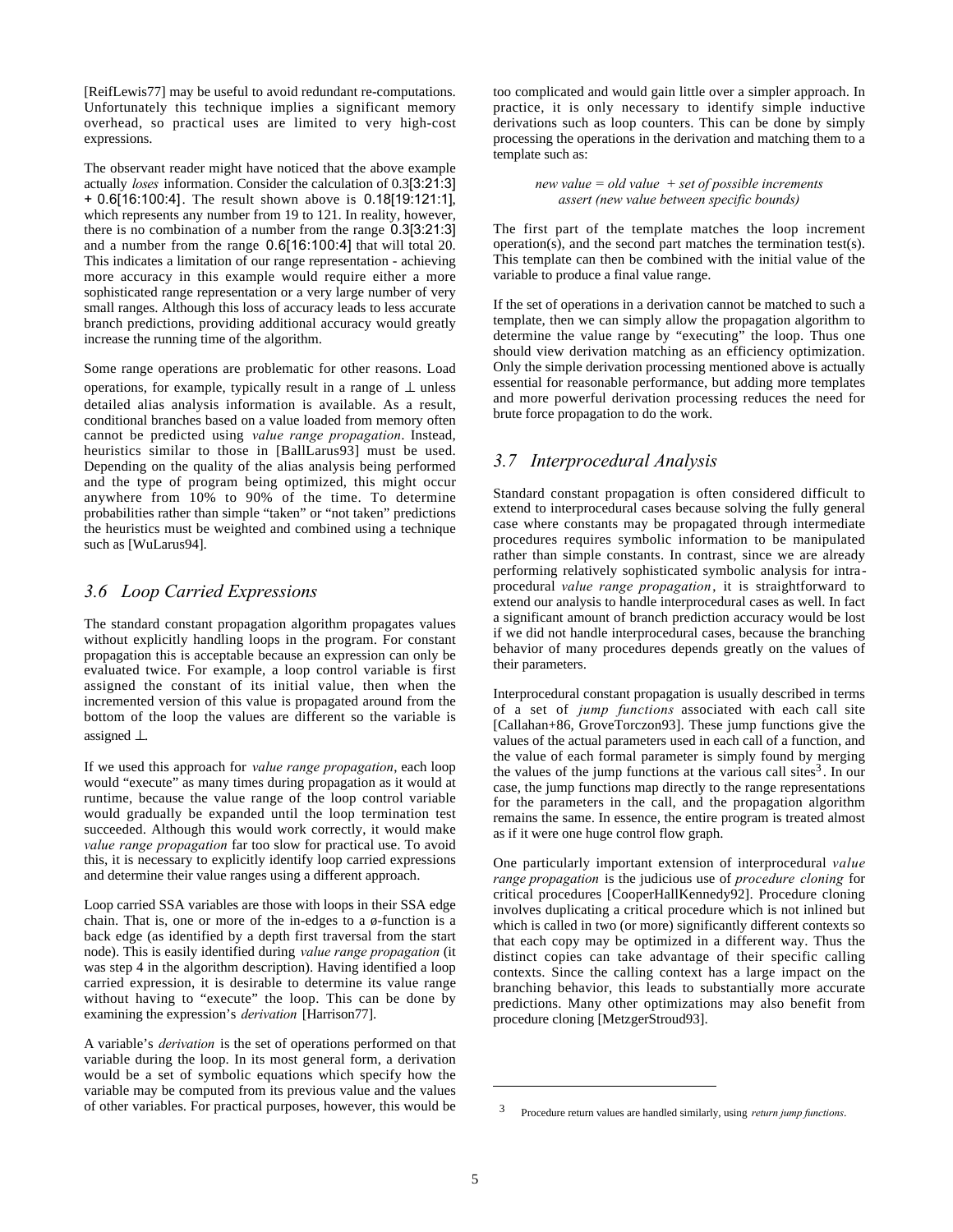## *3.8 Putting It All Together*

As a summary, consider our earlier example program (Figure 2). The control flow graph in SSA form is shown below complete with SSA edges (Figure 3).



Figure 3. Our simple example in SSA form.

Notice the assertion along the true edge of the x1 < 10 branch. Valuable information can often be derived from the equality tests controlling branches, so assertions such as this one are placed in the graph after conditional branches to assert specific properties of a variable4.

Now consider the application of the *value range propagation* algorithm. Initially, all branches are marked with probabilities of 0 and all variables are assigned T. The starting edge is marked with 100% and selected for processing. This causes the evaluation of all the expressions in the first block, which includes both the assignment to x0 *and* the unconditional branch (or fall through). The assignment to x0 yields a range of 1[0:0:0]. Since this is not

j

the same as T, the SSA edge starting at this expression is added to the SSAWorkList. The unconditional branch (or fall through) is marked with a 100% probability, and is added to the FlowWorkList.

The out-edge of the first block, or perhaps the SSA edge starting at x0, is selected next, causing the ø-function assignment to x1 to be evaluated. One of the in-edges to this ø-function is a back edge, so we attempt to *derive* the ø-function's value range. In this case derivation will succeed and result in a range of 1[0:10:1]. Again this is different from T, so the two SSA edges starting at this expression are added to the SSAWorkList.

The branch on the expression  $x1 < 10$  is evaluated next. Since x1 has the range 1[0:10:1], the branch is predicted as 91% taken. As a result, the true out-edge is marked with a 91% probability and the false edge a 9% probability. Since the probabilities of both edges have changed, both edges are added to the FlowWorkList.

This process continues until the FlowWorkList becomes empty. At this stage the SSAWorkList still has many entries however, and the analysis is far from complete. In fact this typically represents the point at which each expression has only been evaluated once. One by one, each SSA edge is now removed from the SSAWorkList, and each in turn causes further information to be propagated around the graph. Although our simple example terminates rather quickly, in general new edges may be added to either or both worklists, and the value ranges and branch probabilities may be further refined.

Eventually these re-evaluations begin to produce the same results as the results previously calculated. In these cases no edges are added to the working lists, so the lists gradually become shorter. The process slowly winds down and the FlowWorkList and SSAWorkList become empty. At this stage a fixed point has finally been reached. The final value ranges and branch probabilities for our simple example are shown in Figure 4.

|    | <i>Value Ranges</i>                         |
|----|---------------------------------------------|
| xΩ | {1[0:0:0] }                                 |
| х1 | ${10:10:1] }$                               |
| х2 | ${10:9:1}$                                  |
| x3 | { 1[0:7:1] }                                |
| х4 | ${10:9:1}$                                  |
| x5 | { 1[1:10:1] }                               |
| yO | ${11:1:0] }$                                |
| γ1 | ${10:7:1}$                                  |
| γ2 | $\{ 0.8 \vert 0:7:1 \}, 0.2 \vert 1:1:0 \}$ |
|    |                                             |

*Branch Probabilities*

| x1 < 10   | 91% |
|-----------|-----|
| x2 > 7    | 20% |
| $y2 == 1$ | 30% |

Figure 4. Results for our simple example.

## **4 Algorithm Efficiency**

Standard constant propagation can only lower (in the lattice sense) a variable twice, first to a constant and then to ⊥. The asymptotic time complexity of standard constant propagation is therefore O(E.V). This is a worst case result, suggesting that every variable is defined in every basic block. Both intuition and empirical

Variables created by assertion are a special case when merged in ø-functions. The merging of an assertion-derived variable with it's "parent" variable, or of all the assertion-derived variables of a common parent, results in the value range of the parent variable.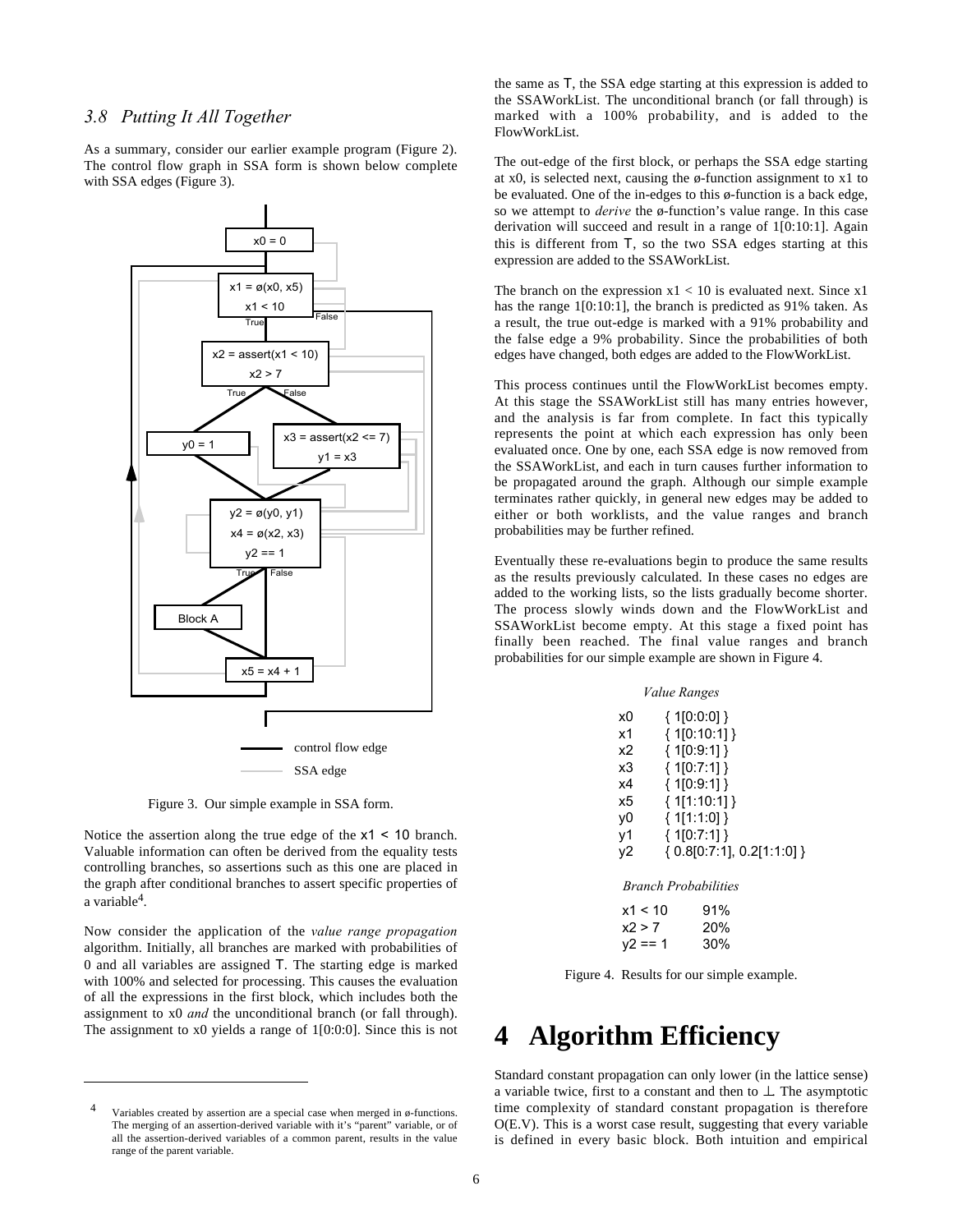evidence suggest that in practice it is closer to O(E) (ie: linear in the size of the program).

The method proposed in this paper adds a significant amount of processing to that of standard constant propagation. Unlike constant propagation, the lattice for *value range propagation* has a conceptually infinite number of middle levels, and expressions inside loops may need to be re-evaluated many times before a fixed point is reached. The expression evaluation itself is also more complex than in constant propagation - up to  $\mathbb{R}^2$  operations are performed per expression evaluation, where R is the maximum number of ranges used to represent a variable (normally four).

In order to guarantee termination, it is necessary to show that each variable can only be lowered a finite number of times. Placing an upper bound on the number of value ranges constituting a variable's representation has exactly this effect, but using this as a proof of termination is somewhat unsettling since it merely guarantees that any particular loop might only iterate several million times!

A more realistic estimate of the algorithm's efficiency can be provided by noting three observations:

- Non-loop dependent ranges are only evaluated once.
- Almost all loop dependent ranges are either derived or are completely narrowed after a single evaluation because the variables they depend on are derived.
- Many problematic ranges cannot be represented and quickly become ⊥. For example, using the restricted representation described in this paper even a geometric sequence cannot be represented. In these cases the propagation algorithm will attempt to enumerate all the values in the range. Due to the finite nature of the range representation, this leads to either an overly broad representation (as was the case in our earlier range operation example), or ⊥. In either case no further refinement is possible.

Noting the above observations, it is reasonable to expect *value range propagation* to exhibit similar runtime behavior to that of constant propagation. This is indeed the case - *value range propagation* is slower than constant propagation, but still linear in the size of the program. Figures 5 and 6 show the runtime behavior for a collection of 50 programs including the SPEC92 suite, various other benchmarks and numerous UNIX utilities (evaluation sub-operations take essentially constant time).



Figure 5. Number of expression evaluations versus number of instructions.



Figure 6. Number of expression evaluation sub-operations versus number of instructions.

# **5 Results**

To determine the accuracy of the *value range propagation* approach for real programs, branch predictions determined using *value range propagation* were compared to the results of execution profiling and also to the results achieved using simple and complex heuristics (the 90/50 rule and the [BallLarus93] heuristics combined as in [WuLarus94] to produce probabilities). Different inputs were used to collect the execution profiles and the "actual observed behavior", reflecting the normal use of execution profiles found in practice. Heuristics similar to those of [BallLarus93] were used in cases where the *value range propagation* algorithm encountered a branch with a variable whose value range was ⊥. The SPEC92 benchmarks were used for the analysis.

The resulting branch predictions were analyzed in terms of how far each branch's predicted probability deviated from its actual behavior. This involved determining the difference between the predicted probability for each branch and the actual probability observed for that branch when the program was given the SPEC reference inputs. The analysis was done in both an unweighted context, where each branch contributed equally, and in a context where each branch was weighted according to its execution count.

This analysis is somewhat more detailed than that of other branch prediction studies, which normally consider only taken or nottaken results. That is, a branch is predicted as taken or not-taken, and if at runtime it is taken (or not-taken) more than half the time, the prediction is considered correct. In our case we are interested in determining how accurate our predictions are at the finer level of branch probabilities, not simply branch directions. Since we will be speculating on the usefulness of scheduling instructions based on these predictions, it is important to know exactly how close to the real behavior our predictions are. Consider, for example, the decision of whether to speculatively move an instruction up through two conditional branches. If each branch is taken 60% of the time, our instruction will only be useful 36% of the time. If the branches are simply predicted as taken, however, you could be led to believe that the instruction would be useful most of the time.

Figures 7 and 8 show the weighted and unweighted results for the SPECint92 and SPECfp92 benchmark suites. Each benchmark is weighted equally within its suite. The graphs plot the percentage of branches predicted to within a given error margin.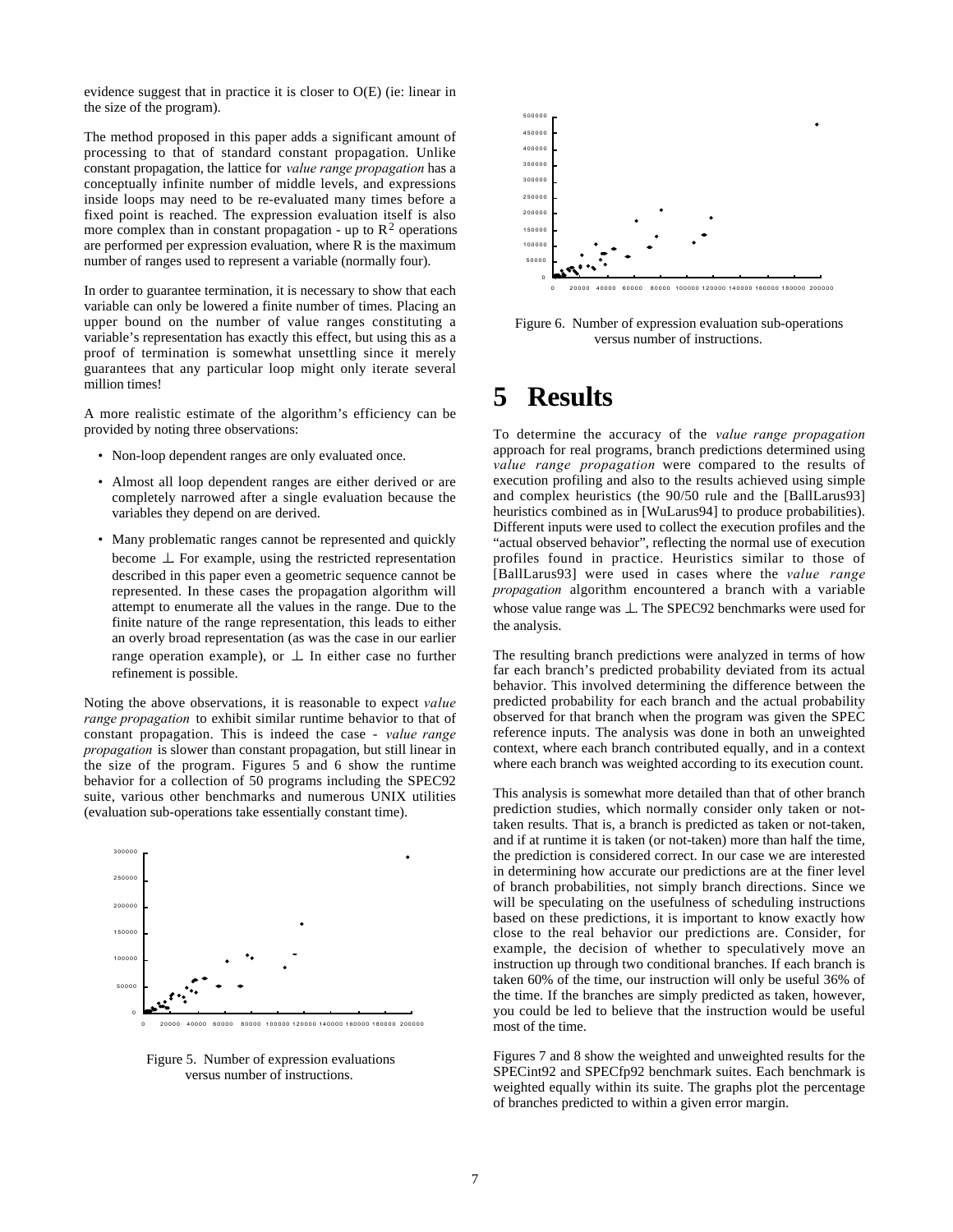



*SPECint92 Weighted*





*Legend*

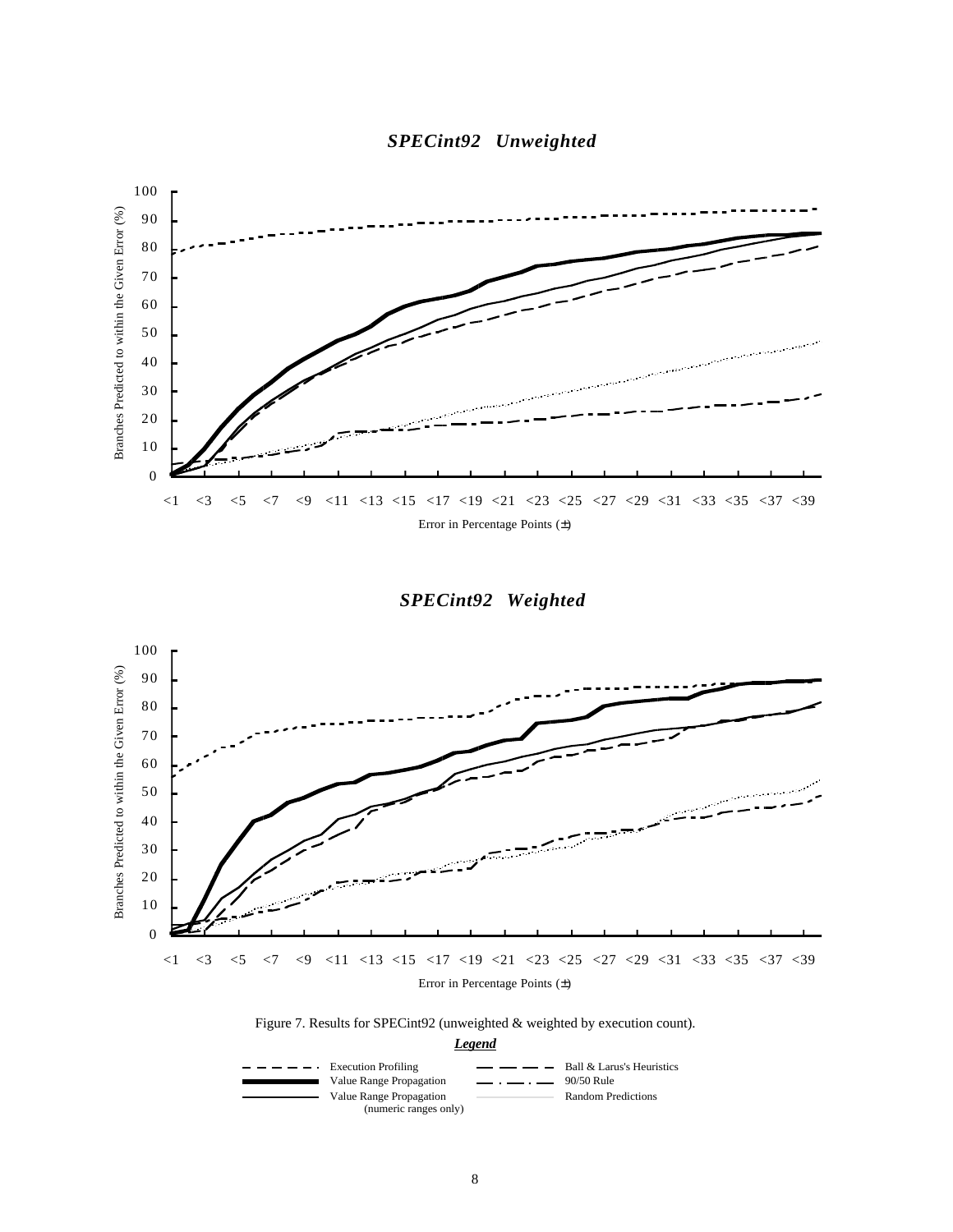



*SPECfp92 Weighted*





*Legend*

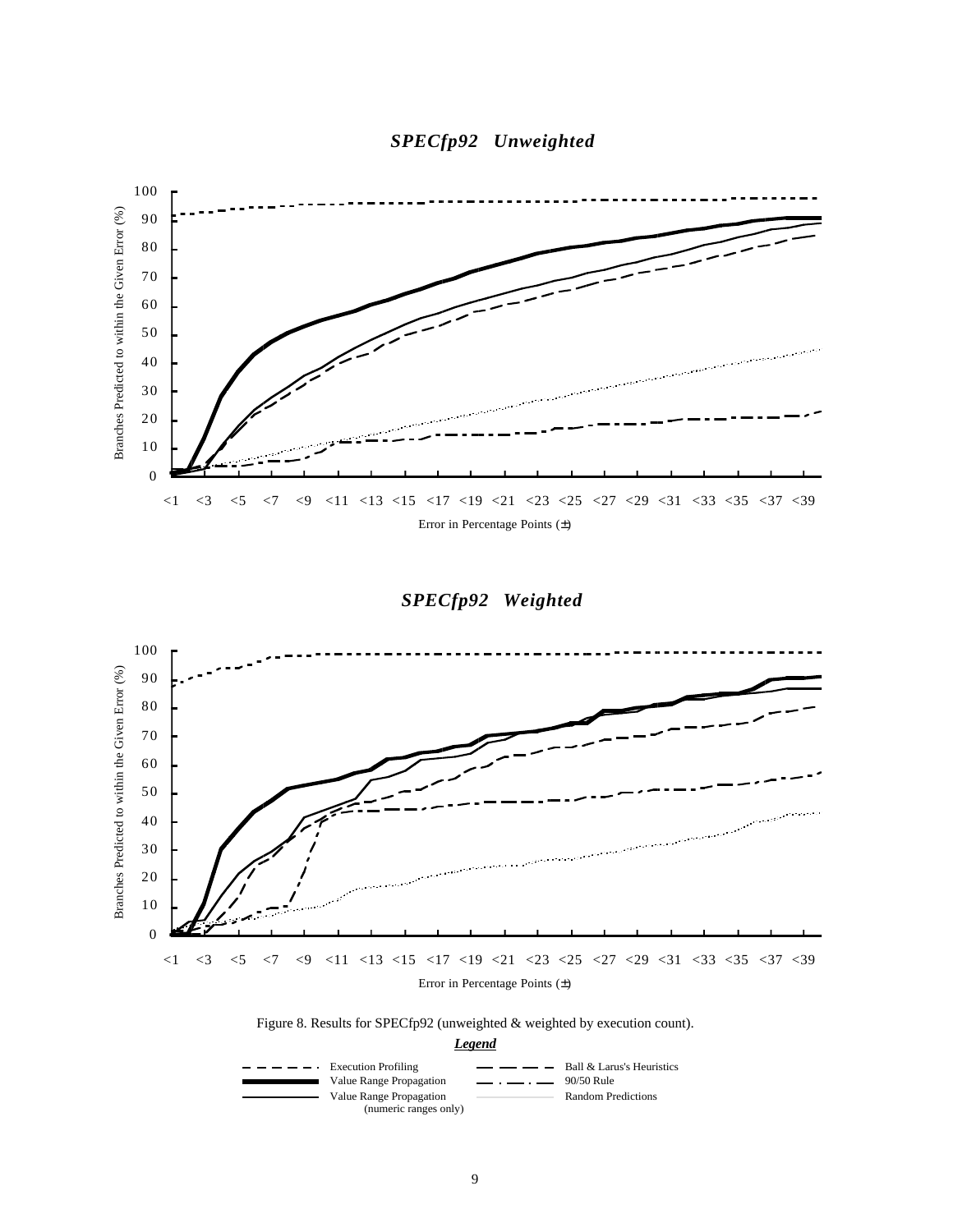The error margin plotted is between 0 and 40 percentage points. This range was chosen to accentuate the important part of the graph (the low error margins). Techniques which cannot predict a substantial percentage of branches to within ±40% are doing very poorly indeed, so displaying the remaining 40 - 100 error range would add little meaning to the graphs.

Since the graphs plot the percentage of branches predicted to within a given error margin, better predictions result in lines which move more quickly towards the top of the graph. For reference, the perfect static predictor would mark each branch with the same probability as was observed in the trial runs, and would have a graph with a horizontal line across the top, indicating that 100% of the branches were predicted to within ±0% of the observed behavior.

As you would expect, execution profiling does extremely well in all cases. It does almost as well as the perfect static predictor for numeric code (SPECfp92), with an astonishing 92% of branches predicted to within ±1% of their actual behavior! For integer and pointer intensive code the results are slightly worse but still very impressive (SPECint92). Interestingly, the weighted integer results for execution profiling are significantly worse than the unweighted results. This may be because many of the branches which get heavily weighted in SPECint92 are controlled by the size of the input, and the SPEC feedback collection inputs (input.short) are much shorter than the reference inputs (input.ref).

As the figures show, the predictions based on *value range propagation* are quite accurate. Results are shown for the *value range propagation* algorithm both with and without symbolic ranges. In both cases they are better than the heuristic methods. Adding symbolic ranges substantially increases the overall accuracy of the method because many more branches can be predicted without resorting to heuristics. Whether adding even more sophisticated symbolic analysis would result in a significant increase in accuracy or not is an open question. Unfortunately, even a small increase in the scope of the symbolic range representation would require a large amount of implementation effort. Interestingly, the *value range propagation* method is significantly more accurate for numeric code than for integer and pointer code. This is largely because numeric code often has a very simple branching structure, with most branches depending on loop control variables. This reduces the number of cases where branches are based on variables whose value range is ⊥, which in turn reduces the amount of time when heuristics are used.

As expected, the 90/50 rule does most poorly, particularly in the unweighted case. This is largely due to the inaccuracy of the "50" part of the 90/50 rule. Backward branches *are* usually taken, so 90% is often quite close to the actual behavior of these branches, but forward branches depend greatly on the particular test being performed. Most branches take one direction with high probability, and very few forward branches are a 50/50 split. As a result, the graph for the 90/50 rule has a sudden increase at about the 50% error mark (not shown in the figures), since all the branches which the 90/50 rule predicts as 50% taken are suddenly accounted for  $(50\% \pm 50\%$  covers the entire range of possibilities!).

# **6 Applications**

One of the most pleasing features of the approach outlined in this paper is that for those who already compute the SSA form or a similar representation, this approach can be added to an optimizer as an extension of constant propagation. So with relatively little effort, quite accurate branch predictions are suddenly available. These can then be used in a host of optimizations. The three main optimizations which benefit from branch predictions are:

### *Global Instruction Scheduling*

Superscalar and VLIW processors issue several instructions every cycle. To fully utilize such processors, compilers must find several independent instructions to issue for each cycle, or otherwise let the processor sit partially idle. Due to the relatively small size of most basic blocks, it is usually necessary to look beyond basic block boundaries and perform some form of global scheduling with speculative execution [BernsteinRodeh91] or trace scheduling [Fisher81, Ellis85]. Good branch predictions are of great benefit here since the degree of speculation involved in moving a particular instruction can be accurately assessed.

### *Code Layout, Cache Optimizations & Inlining*

On many modern processors, an instruction cache miss or pipeline flush due to an unexpected change of direction in the instruction stream will cost several cycles. Even a correctly predicted branch may cost more than straight line code. As a result, compilers must pay careful attention to the way they lay out their generated code. This usually means placing related pieces of code close to each other, inlining simple function calls and coding likely paths as straight-line code with branches to less likely code which is placed out-of-line [McFarling89, PettisHansen90]. The objective here is to reduce the number of branches encountered at runtime and to improve the I-cache hit rate so that fewer misses occur. This approach can consistently make an I-cache appear 2 or 3 times as large as it does under current practice.

### *Interprocedural Register Allocation*

Modern processors typically have large register sets which, if used well, can dramatically reduce the memory reference overhead. Unfortunately, the frequent occurrence of function calls in most programs significantly reduces the effectiveness of the register set. Register windows are a hardware solution to this problem, but interprocedural register allocation which takes into account the probabilities of function calls can make much better use of a given register set [Wall86, Wall88, Wall91, SteenkisteHennessy89].

In addition to the three optimizations mentioned above, several traditional high level optimizations can also benefit from knowledge of frequently executed paths by using tail duplication to create what are effectively larger basic block structures [ChangMahlkeHwu91]. A similar mechanism can also be used to improve the accuracy of branch prediction itself [Krall94].

Branch probabilities can also be used to control the order of applying other optimization phases, as is done in *coagulation* [Karr84, Morris91]. In this case what we want to know is the execution frequencies of functions and basic blocks, not the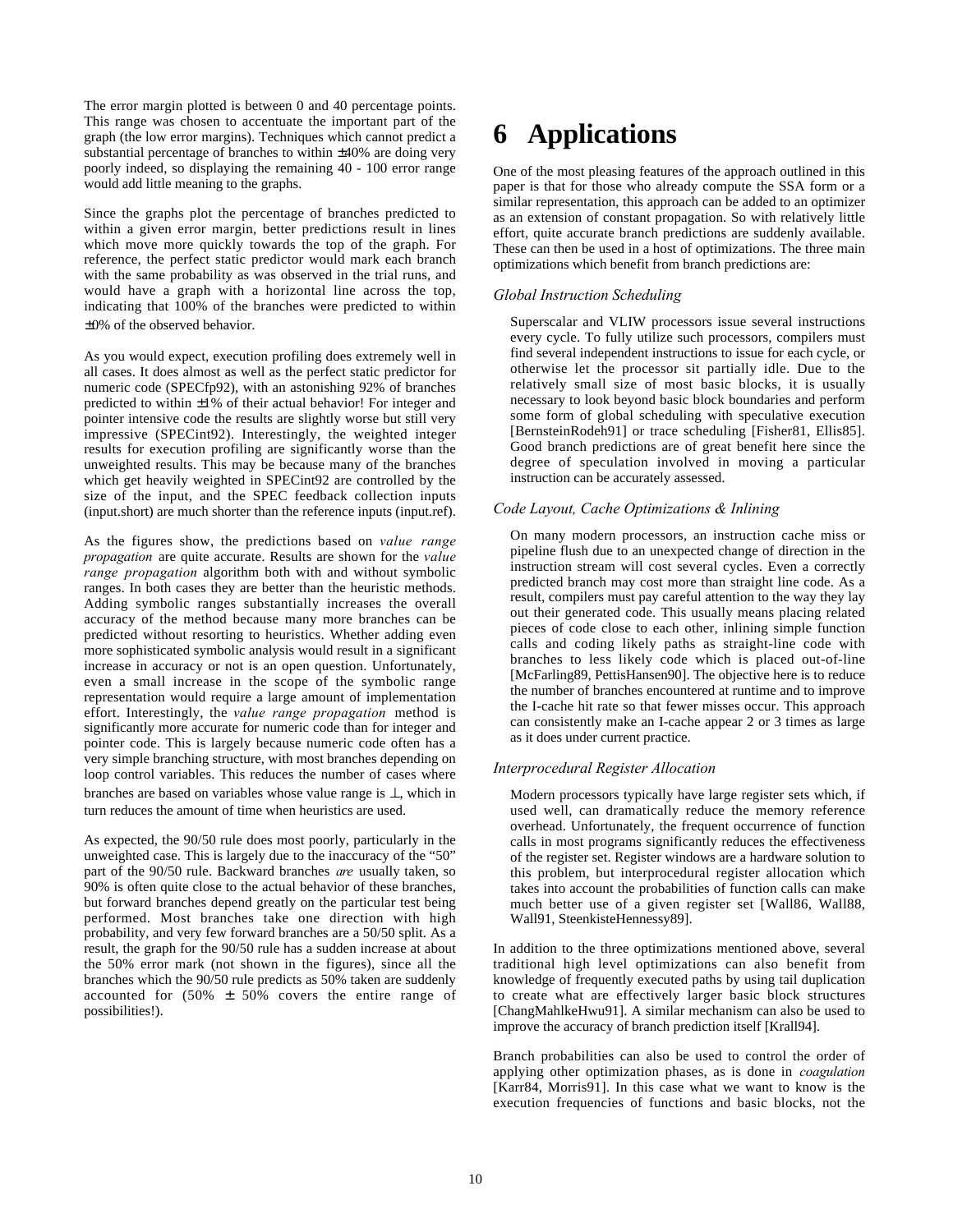probabilities of branches. This information can be obtained by using a Markov state transition model [Wagner+94], or by propagating frequencies around the control flow graph until a fixed point is reached [WuLarus94]. Optimizations can then be applied in descending order of execution frequency. This is particularly effective for optimizations which allocate a limited resource, such as register allocation, since the most frequently executed code is processed first and is therefore more likely to get the resources it needs.

In addition to using the branch probabilities calculated from *value range propagation*, the value ranges themselves can also be used in some simple array access optimizations. Of particular note are:

### *Alias Analysis for Array Accesses*

Using *value range propagation* it is sometimes possible to show that the ranges of the indices of two array accesses cannot overlap. As a result, these two accesses cannot alias each other. This analysis is much more limited than sophisticated data dependency analysis techniques such as Banerjee's Inequalities [Banerjee88]. However it does offer a simple false-dependency breaking mechanism for compilers which don't implement the more sophisticated methods.

### *Elimination of Array Bounds Checks*

For languages which require (or compilers which implement) dynamic array bounds checking, many array bounds checks can be shown to be redundant by *value range propagation*. The elimination of these tests in combination with existing test minimization techniques such as [Gupta93] can greatly reduce the overhead of array bounds checking.

Finally, *value range propagation* itself can be viewed as an optimization. Viewed in this context, *value range propagation* subsumes both constant propagation and copy propagation. If a variable's final value range is a single constant such as 1[7:7:0], then the variable's value is constant for all possible executions of the program and can therefore be evaluated at compile time. Similarly, a variable *x* whose value range is the single symbolic range of another variable such as 1[*y*:*y*:0] is simply a copy of *y.* As such, all references to *x* can be replaced by references to *y*, and *x* can be eliminated. Just as constant and copy propagation identify unreachable code, so does *value range propagation* - branches to unreachable code have a probability of 0.

# **7 Conclusion**

This paper presented a new approach to accurate static branch prediction called *value range propagation.* The technique tracks the weighted value ranges of variables through a program, much like constant propagation. These value ranges may be either numeric or symbolic in nature. Branch prediction is then performed by simply consulting the value range of the appropriate variable. In the process, *value range propagation* subsumes both constant propagation and copy propagation.

Both numeric and symbolic ranges must be handled to achieve high levels of accuracy in branch predictions, and a tradeoff between accuracy and efficiency is required. For practical purposes a simple range representation capable of handling arithmetic sequences is sufficient, and a set of four ranges per variable is adequate for most programs with typical control flow. A representation which handles symbolic ranges defined relative to a single variable achieves most of the benefits of symbolic analysis at a reasonable cost in implementation effort. Whether more sophisticated symbolic analysis would result in more accurate predictions or not is an open question.

To avoid "executing" loops in the program, loop carried expressions must be detected and handled specially. This can be done by matching a loop carried variable's *derivation* to a set of templates which identify common looping scenarios. Variables whose derivations don't match a template can still be handled by allowing the propagation algorithm to "execute" the loop.

Experimental results indicate that the *value range propagation* approach gives predictions which are substantially more accurate than the best current heuristic approaches. Heuristics must still be used in the *value range propagation* method for branches with variables whose ranges are impossible to determine statically, such as loads from memory.

The *value range propagation* method can be implemented over any "factored" dataflow representation with a static single assignment property (such as SSA form or a dependence flow graph where the variables have been renamed to achieve single assignment). The method can be implemented as an extension of standard constant propagation for those who already compute the SSA form or a similar representation. It maintains the linear runtime behavior of standard constant propagation experienced in practice.

# **Acknowledgments**

I would like to thank my PhD supervisor, Dr. John Gough, for providing many helpful comments during this work and for reviewing various drafts of this paper.

## **References**

#### [BallLarus92]

Thomas Ball and James R. Larus. *Optimally Profiling and Tracing Programs*. Proceedings of the 19th Annual Symposium on Principles of Programming Languages, January 1992, pages 59-70.

[BallLarus93]

Thomas Ball and James R. Larus. *Branch Prediction For Free.* Proceedings of the SIGPLAN '93 Conference on Programming Language Design and Implementation, June 1993, pages 300-313.

#### [Banerjee88]

Utpal Banerjee. *Dependence Analysis for Supercomputing*. Kluwer Academic Publishers, 1988.

David Bernstein and Michael Rodeh. *Global Instruction Scheduling for Superscalar Machines.* Proceedings of the SIGPLAN '91 Conference on Programming Language Design and Implementation, June 1991, pages 241-255.

[Callahan+86]

David Callahan, Keith D. Cooper, Ken Kennedy and Linda Torczon. *Interprocedural Constant Propagation.* Proceedings of the SIGPLAN '86 Conference on Compiler Construction, June 1986, pages 152-161.

[ChangMahlkeHwu91]

Pohua P. Chang, Scott A. Mahlke and Wen-Mei W. Hwu. *Using Profile Information to Assist Classic Code Optimizations.* Software Practice and Experience 21(12), December 1991, pages 1301-1321.

[CooperHallKennedy92]

Keith D. Cooper, Mary W. Hall and Ken Kennedy. *Procedure Cloning.* IEEE 1992 International Conference on Computer Languages, April 1992, pages 96-105.

<sup>[</sup>BernsteinRodeh91]